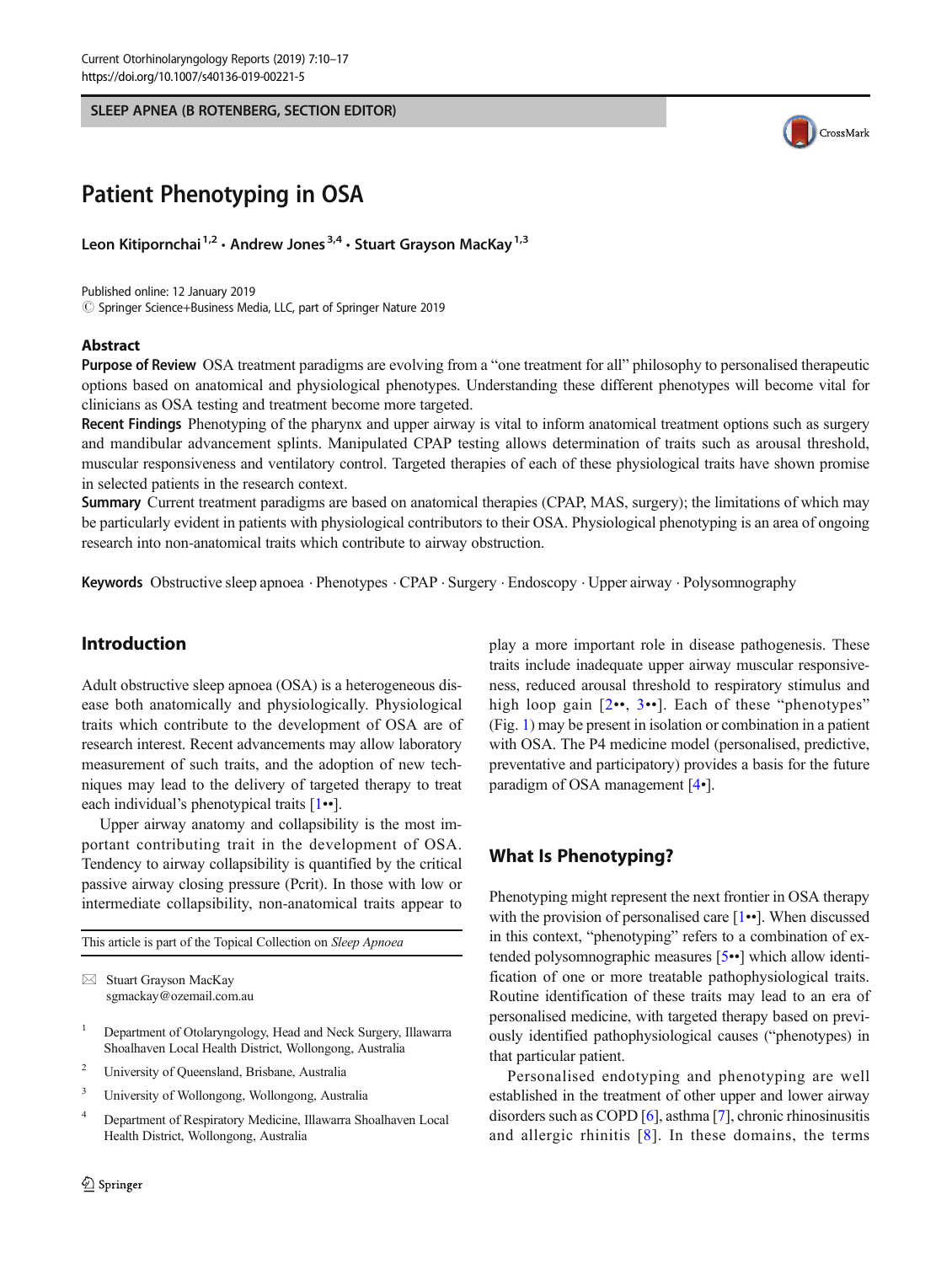<span id="page-1-0"></span>Fig. 1 4 primary phenotypic traits



"endotype" and "phenotype" are variably applied: 'An "endotype" is proposed to be a subtype of a condition defined by a distinct pathophysiological mechanism'.([[7\]](#page-5-0), p 356) vs "…a phenotype: 'a single or combination of disease attributes that describe differences between individuals with COPD as they relate to clinically meaningful outcomes (symptoms, exacerbations, response to therapy, rate of disease progression or death)". ([[9\]](#page-5-0), p 599).

Based on the traditional terminology, the application of laboratory techniques to identify pathophysiological causes of OSA should be labelled "endotyping" and the identification of visible resulting airway properties should be labelled "Phenotyping".

## Issues with Current Paradigms of OSA Care

Current polysomnographic measures of OSA are constrained by the apnoea-hypopnea index (AHI). The AHI combines the number of apnoeas (cessations in airflow) with hypopneas (reductions in airflow) per hour. Whilst somewhat variable between laboratories, the currently accepted AHI cut-offs are defined as 0–5(no disease), 5–15 (mild), 15–30 (moderate) and  $>$  30 (severe) [[10\]](#page-5-0). This single measure is clinically used to define the presence and severity of disease; however, it has multiple major shortcomings.

Hypopneas are the more controversial component of this measure as they are variably and subjectively defined. Problems with the use of hypopnea as a measure include variable methods of detecting and quantifying flow limitation (30% vs 50%), variable definition regarding the amplitude of desaturation (3% vs 4%) and whether cortical arousals are included in the definition of an event [[11\]](#page-5-0). Variations can lead to dramatic differences in reported AHI between labs, and significant variation in AHI from night to night [[12](#page-5-0)]. Cardiovascular and neurocognitive complications of OSA are more closely linked to duration than frequency of hypoxemia [\[13\]](#page-5-0) and disturbance of normal sleep architecture [[14\]](#page-5-0), respectively; however, AHI is used as a surrogate measure of risk of both outcomes for research and clinical purposes [[15\]](#page-5-0). Clearly these concerns, amongst many others, highlight the limitations of overdependence on AHI as the main measure of OSA generated by a polysomnogram. Other data besides AHI must be incorporated to the decision-making process oxygen desaturation index (ODI), lowest  $O_2$  saturations ( $O_2$ ) nadir), positional data and duration of respiratory events, amongst others.

Detailed upper airway examination has not previously been considered an important part of the OSA workup by most sleep physicians. Given that upper airway obstruction is the common, final pathophysiological pathway amongst all OSA endotypes, it is surprising more attention has not been paid to upper airway examination. In outdated paradigms of OSA, the sole focus is on one main treatment modality which is not anatomically selective (CPAP); therefore, comprehensive upper airway assessment has not been incorporated previously. These "one size fits all" or "trial and error" models of care were the antithesis of the P4 medicine focus on individualised therapy.

## Patient Phenotyping in OSA

Irrespective of the nomenclature, the purpose of "phenotyping" and "endotyping" is the identification of pathophysiological and treatable traits which may lead to the application of a specific effective therapeutic modality based on that trait  $[1\bullet \bullet]$  $[1\bullet \bullet]$ .

A contemporary approach to OSA must include a detailed patient history which will inform the treating clinician about the patient's goals, expectations and potential treatment pathways. Detailed examination of the upper airway should form a routine component of contemporary OSA assessment, as this allows the identification of anatomical phenotypes which may favour or disfavour potential treatment modalities. For example, overweight and obese patients have less favourable outcomes with surgery and MAS, but those with significant intraluminal lymphoid hypertrophy and corresponding dynamically generated planes of collapse may obtain more favourable outcomes with soft tissue surgical options. Transoral and endoscopic examination of the airway form the mainstay of anatomical assessment. Cephalometric and radiological markers may also contribute to defining the anatomical phenotype, particularly in the context of craniofacial deficiencies.

Routine polysomnography does not include detailed physiological endotyping [\[2](#page-5-0)••, [15](#page-5-0)] as will be discussed below.

## Anatomical Phenotyping

Since the advent of surgical approaches to sleep apnoea, anatomical phenotyping has played a role in advising surgical options and outcomes. Surgical outcomes have historically been less predictable than device treatment outcomes, so upper airway reconstruction is traditionally reserved as salvage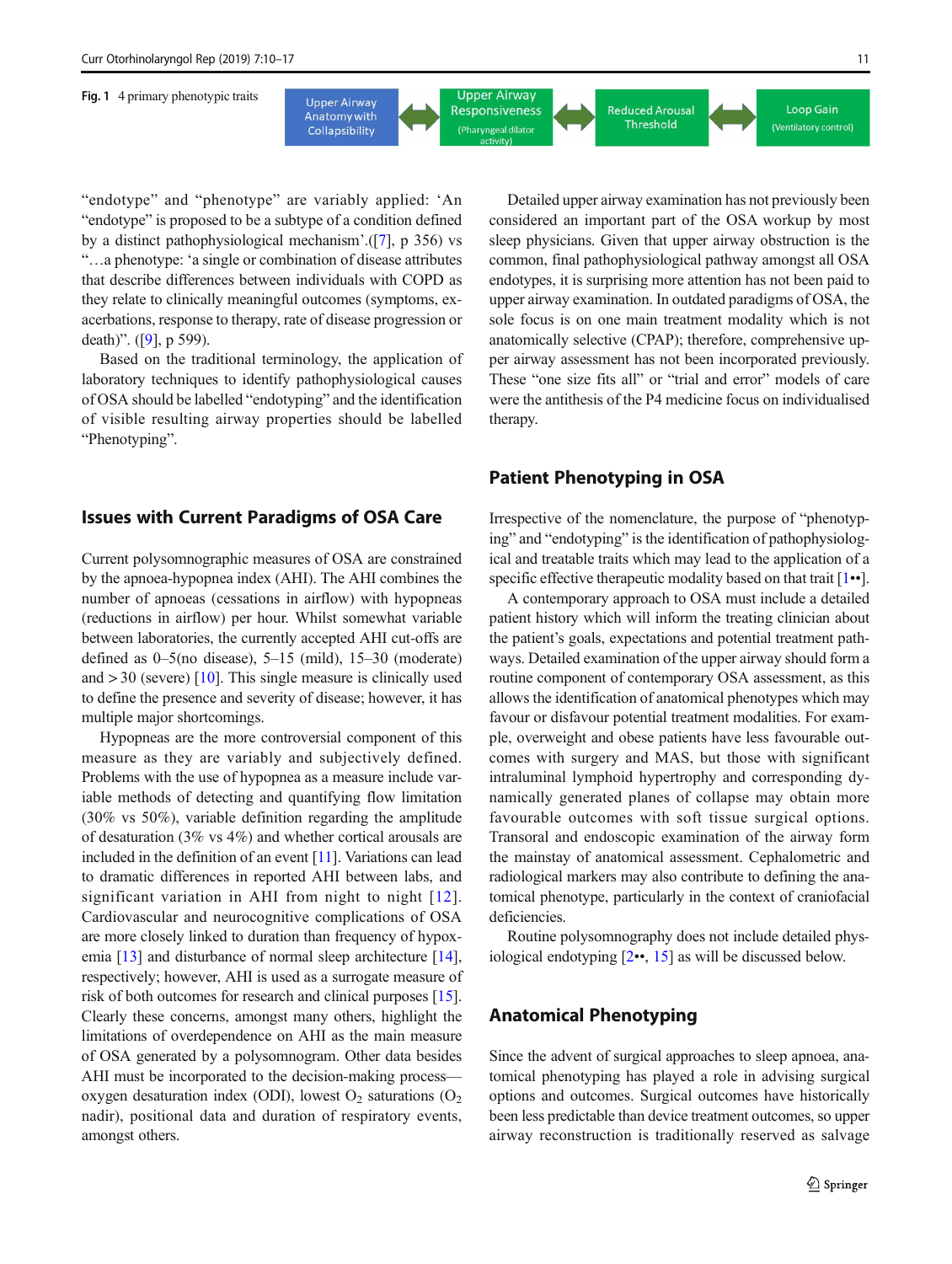therapy. Surgical selection tools have been increasingly refined to optimise treatment outcomes, and the process of anatomical phenotyping has been gradually implemented into practice [\[16\]](#page-5-0). Accurate patient phenotyping may allow reconsideration of surgery as first line therapy over device use if the appropriate patient who will more likely benefit can be selected [[17\]](#page-5-0).

Outcomes from sleep surgery appear to be independent of markers of disease severity [[18\]](#page-5-0), but closely related to anatomical markers such as tonsil size and tongue grade [[19](#page-6-0)]. Initial approaches to describing patients' anatomical sites of collapse in OSA were to classify them as dominantly retropalatal, retrolingual or both [[20](#page-6-0)]. Early reports of UPPP in unselected patients demonstrated unreliable outcomes if the procedure was applied indiscriminately to patients with OSA [[21](#page-6-0)]. As experience in surgical approaches progressed, Friedman described a transoral method of phenotyping pharyngeal and oral anatomy with the purpose of predicting success in uvulopalatopharyngoplasty (UPPP) [\[19](#page-6-0)]. In this original work incorporating modified Mallampati score, tonsil size and body mass index (BMI), the combined Friedman stage defined "success" in 80.6% of stage 1, 37.9% in stage 2 and 8.1% of stage 3 patients with UPPP alone (success defined as  $a > 50\%$  reduction in RDI) [\[19\]](#page-6-0). The Friedman scoring system has since been refined  $[22 \cdot]$  $[22 \cdot]$  $[22 \cdot]$  to reflect subtle variations in transoral findings.

The most recognisable patient phenotype associated with OSA is that of increased body mass index. Obesity plays a significant role in disease pathogenesis: as a predisposing factor, [\[23\]](#page-6-0) an adverse prognosticator [[24\]](#page-6-0) and a predictor of severity [\[25](#page-6-0)]. Poorer surgical outcomes are expected with increased BMI, but not necessarily observed in the literature due to exclusion of obese and morbidly obese patients from trials [\[26](#page-6-0)••]. Similarly, poorer oral appliance (OA) outcomes are seen with increased BMI [\[27](#page-6-0)] but not continuous positive airway pressure (CPAP) [\[28](#page-6-0), [29](#page-6-0)].

Awake and drug-induced sleep endoscopy (DISE) techniques form the basis of the surgical anatomical assessment, allowing direct visualisation of the nasal, pharyngeal, laryngeal and subglottic airways. This permits assessment of both static intraluminal dimensions (lingual tonsil, pharyngeal tongue and palatal dimensions) and dynamic intraluminal dimensions, levels, planes and generators of collapse. Mueller's manoeuvre is an awake endoscopy technique which simulates the negative airway pressure encountered during obstructed sleep and allows the identification of contributory levels and planes of collapse [[21](#page-6-0)]. Woodson's hypotonic method [[30](#page-6-0)] provides further detail about airway dimensions when airflow and muscle tone are minimal, simulating the obstructed state. Combining the above techniques in the erect and supine awake positions has been found to improve OSA predictability [\[31](#page-6-0)].

Drug-induced sleep endoscopy (DISE) is an alternative endoscopic technique employed to assess sites and planes of upper airway obstruction. Unfortunately, DISE-directed surgical treatment has not translated to improved surgical outcomes over the awake assessment alone [[32](#page-6-0), [33](#page-6-0)]. Regardless of these concerns, DISE is employed routinely in some centres and selectively in others for upper airway assessment and has become a critical tool during workup for hypoglossal nerve stimulation (HGNS). This treatment option will be more closely examined below; however, the phenotype of concentric collapse at the level of the soft palate on DISE is a current contraindication to HGNS [\[34,](#page-6-0) [35\]](#page-6-0).

Anatomical phenotyping of the upper airway can inform the likelihood of success of a variety of therapies. Transoral and endoscopic awake or asleep examination findings all coalesce during the surgical assessment into a variety of airway phenotypes. Woodson [[36](#page-6-0)••] described a method to summarise the airway phenotype with a combination of seven luminal landmarks and one soft tissue landmark to generate patterns of upper (retropalatal) and lower (retrolingual) pharyngeal shape. Upper airway phenotypes are described by oblique (a gently sloping proximal and distal soft palate with a minimally defined genu), intermediate (partially horizontal proximal palate and partially vertical distal palate) and vertical (vertical proximal and distal palate) subtypes. Lower airway phenotypes are based on Moore's classification [[37](#page-6-0)]. A (primary narrowing at pharyngeal tongue), B (primary narrowing at both proximal and distal tongue sites) and C (primary narrowing at epiglottis/distal tongue). These models of airway shape may assist selection of appropriate surgical reconstructive procedures at each site based on the anatomical phenotype.

Other anatomical features which may be readily identified and are of importance to anatomical phenotype include lingual tonsil hypertrophy [[38](#page-6-0)], low-lying hyoid position [\[26](#page-6-0)••] and other craniofacial characteristics such as a shorter maxilla and mandible [[39](#page-6-0)]. Patients with retrusive bony anatomy are more likely to have multilevel collapse and require less weight gain to achieve similar OSA severity to equivalent patients without retrusive bony anatomy [[39\]](#page-6-0).

Anatomical therapeutic options are well understood and include medical, surgical and device use. CPAP is the best studied and evidenced intervention; however, treatment adherence continues to be an issue and many patients remain suboptimally managed ([[29,](#page-6-0) [40,](#page-6-0) [41\]](#page-6-0)). Mandibular advancement splints (MAS), positional therapy and soft tissue and bony surgeries remain the salvage treatment options to remodel and reduce the collapsibility of the airway [\[42](#page-6-0)–[44\]](#page-6-0).

## Physiological Endotyping

Further development of polysomnographic techniques will allow routine clinical assessment physiological traits contributing to OSA. As discussed above, multiple anatomical drivers of disease can be identified via comprehensive physical examination. The extent of anatomical contribution to upper airway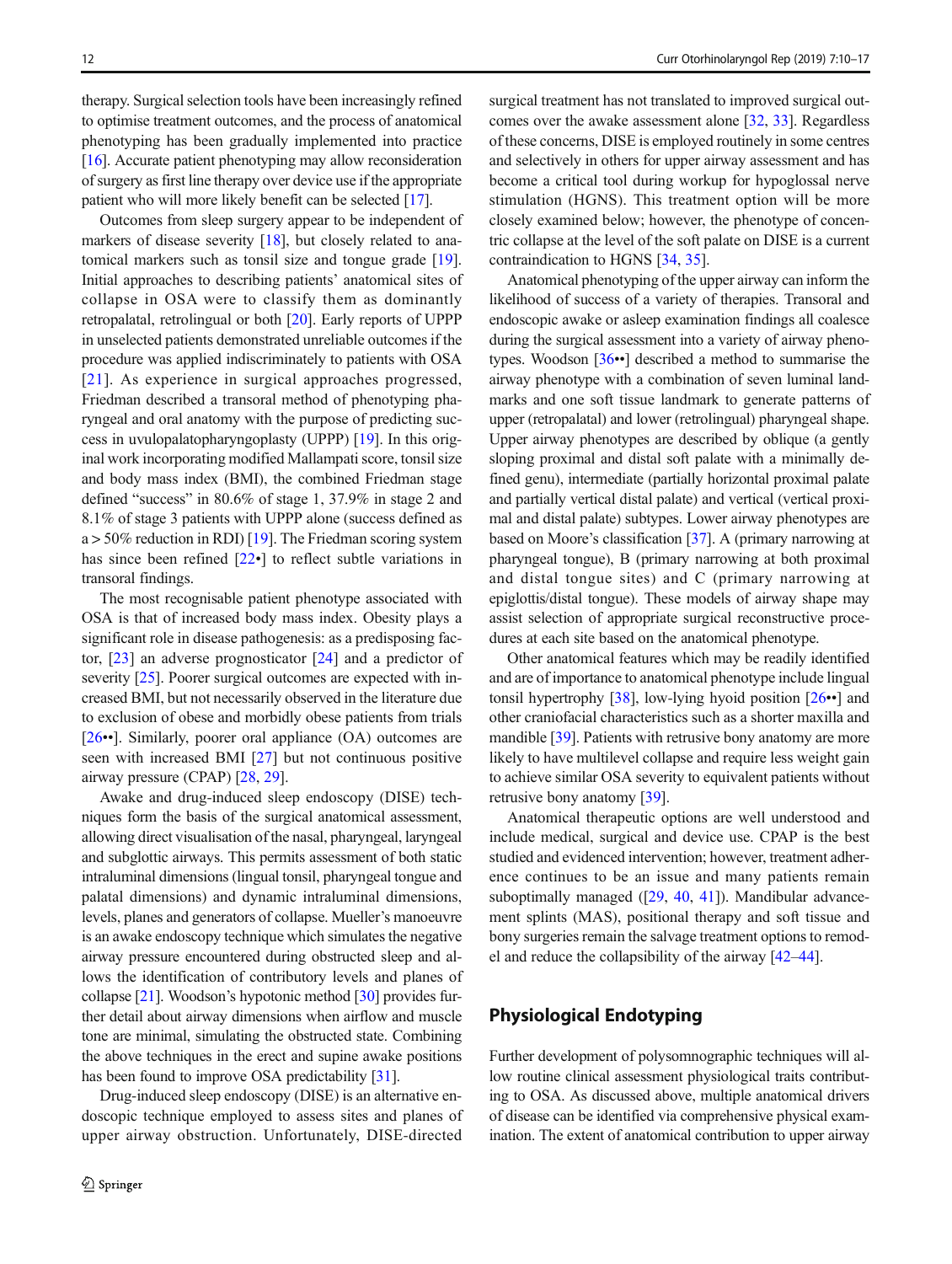collapsibility can be quantified by measuring the passive airway critical closing pressure (Pcrit) [[45\]](#page-6-0). This is defined as the applied airway pressure at which the transition between an open and collapsed passive upper airway occurs and airflow ceases [\[46\]](#page-6-0). In individuals without OSA, the pharynx is resistant to collapse/obstruction. Significant negative pressure must be applied to induce complete airway closure. In comparing the three groups—snorers, hypopnoeics and apnoeics average Pcrit increases steadily as the capacity for airflow obstruction worsens [[45\]](#page-6-0). As expected, there is an association between Pcrit and therapeutic CPAP pressure achieved during titration [\[47\]](#page-6-0). Patients with an elevated Pcrit  $(> + 2$ cmH2O) are likely to have worse disease with a highly collapsible airway, whereas those with low Pcrit  $(< -2$ cmH2O) are likely to not have OSA at all or mild disease [[3](#page-5-0)••]. In the intermediate range  $(-2$  to +2cmH2O), there is significant variability in disease presence and severity, and non-anatomical factors appear to play a significant role in disease pathogenesis [\[3](#page-5-0)••].

Non-anatomical traits such as impaired upper airway responsiveness, reduced arousal threshold and increased loop gain (Fig. [1](#page-1-0)) have been found to contribute variably, and methods to quantify and treat each component are under increasing attention [[15](#page-5-0)]. Measurement of these traits has been performed via manipulated CPAP with changes in pressure and analysis of resultant arousals, ventilatory response and neuromuscular responsiveness [[5](#page-5-0)••, [48](#page-6-0)]. In patients with OSA, the prevalence of each non-anatomical trait is around 36%, with 28% demonstrating multiple non-anatomical traits  $\lceil 3 \cdot \cdot \rceil$  $\lceil 3 \cdot \cdot \rceil$  $\lceil 3 \cdot \cdot \rceil$ .

#### Upper Airway Muscular Responsiveness

Upper airway patency during wake and sleep is dependent upon the activity of upper airway dilators to maintain pharyngeal lumen calibre [\[49](#page-6-0)•]. The genioglossus muscle is the most important of these muscular dilators and selectively activates in a phasic manner during inspiration [\[50\]](#page-6-0). In addition, upper airway mechanoreceptors normally detect negative intraluminal pressure during obstruction and drive genioglossal activation to correct the obstruction [[51](#page-6-0)]. Both central and peripheral chemoreceptors respond to hypercapnia (and to a lesser degree hypoxia) and are potent drivers of dilator muscle activity [\[52\]](#page-6-0). Dilator muscle activity varies significantly between sleep states, and this may partially explain increased upper airway collapsibility during REM than NREM sleep [\[53\]](#page-6-0).

When compared to those without OSA, most individuals with OSA have been found to have equivalent or greater muscle responsiveness to negative airway pressure. This response may be inadequate to overcome the increased upper airway collapsibility [\[54](#page-6-0)]. A subgroup (36%) of OSA patients have been conversely found to have impaired muscle responsiveness and lack appropriate dilator responses to negative airway

pressure [[3](#page-5-0)••]. In manipulated CPAP testing, a controlled drop in airway pressure results in an inappropriately small increase in maximal genioglossal activity [\[3](#page-5-0)••]. When combined with anatomical upper airway deficiencies, this endotype is a key contributor to, and perpetuator of obstructive events [\[3](#page-5-0)••]. In individuals with anatomical compromise but adequate muscular responsiveness to compensate during NREM sleep, obstructive events may still occur as a result of loss of muscle tone during REM sleep [\[2](#page-5-0)••].

Hypoglossal nerve stimulation has the potential to address inadequacies in neuromuscular responsiveness in this subgroup of patients. This technology allows targeted stimulation of airway dilator muscles. Five-year outcomes [[55](#page-7-0)] have recently been reported with improvements in sleepiness, quality of life and AHI (surgical "success" in 75% of patients). Patients with certain pharyngeal phenotypes may be better or worse candidates for hypoglossal nerve stimulation [[56](#page-7-0)], and initial studies reported that patients with concentric patterns of palatal obstruction on DISE were less likely to respond [[35](#page-6-0)]. Other potential therapies under investigation are myofunctional therapy/oropharyngeal muscle training and horizonal pharmacological therapies to improve dilator muscle activity.

## Arousal Threshold

Obstructive events can result in cortical arousal; however, this is not essential to reverse collapse and restore upper airway patency. Obstructed breathing and negative intrathoracic pressure stimulates arousal which brings with it the drive to breathe and airway tone associated with wakefulness [[57\]](#page-7-0). Evidence that arousal threshold was impaired (raised) in individuals with sleep apnoea led to the conclusion that this results in loss of protective cortical mechanisms and perpetuated obstructive events [[58\]](#page-7-0). Recent data suggests that in 37% of patients, the arousal threshold is significantly lowered, and the resulting cortical arousal interferes with stable respiratory patterns [\[57](#page-7-0)].

Multiple mechanisms are thought to contribute to this OSA endotype. Firstly, small swings in intrathoracic pressure stimulate premature arousal and may interfere with effective dilator muscle recruitment needed to establish stable sleep [[59\]](#page-7-0). Additionally, arousal from sleep is associated with increased tidal volume and this may perpetuate ventilatory control instability and periodic breathing patterns if the arterial  $CO<sub>2</sub>$  drops below the apnoeic threshold (see loop gain below) [\[57](#page-7-0), [60\]](#page-7-0). Finally, sleep fragmentation may also prevent the progression to slow wave sleep (SWS), which is associated with greater pharyngeal dilator muscle activity and higher arousal threshold than non-slow wave NREM sleep and may allow more stable cortical and respiratory patterns [[53](#page-6-0)]. This endotype appears to be of particular importance in OSA pathogenesis of non-obese patients [\[61\]](#page-7-0).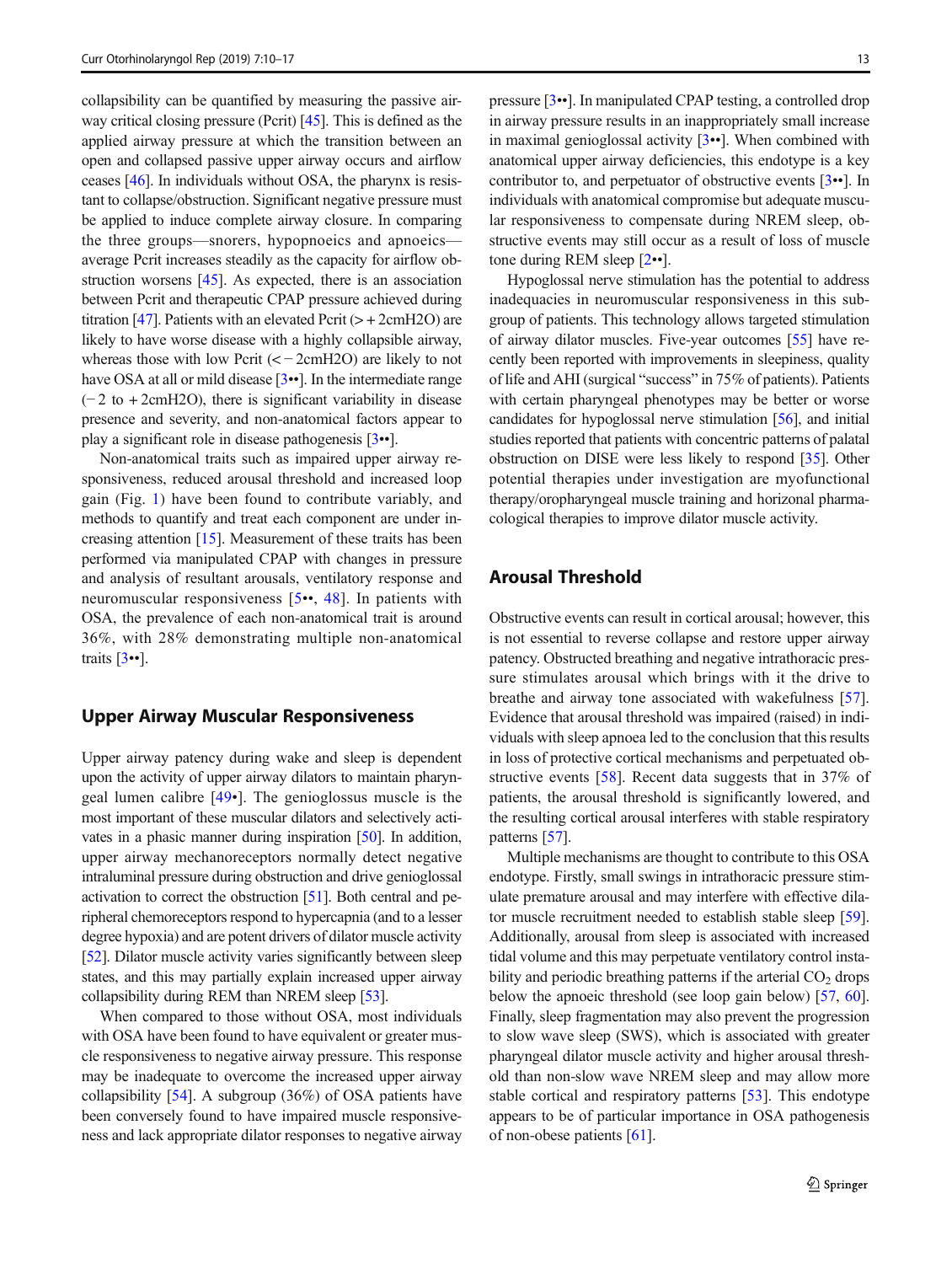Pharmacological agents under investigation to manage the low arousal threshold endotype are sleep promoting and hypnotics such as eszopiclone [[62](#page-7-0)], zopiclone [[63](#page-7-0)] and trazadone [\[64\]](#page-7-0). These agents increase the arousal threshold, and in the appropriate patients, these have been shown to reduce AHI by 25–50% without altering genioglossus tone [[62\]](#page-7-0). In the wrong patient with OSA and a low arousal threshold, hypnotics have the potential to worsen disease indices and hypoxemia [\[1](#page-5-0)••]. Use of hypnotic agents in high doses, obese patients and those with severe disease has the potential to worsen polysomnographic indices and hypoxemia [\[57](#page-7-0)].

## Loop Gain

Loop gain is a concept derived from engineering which is used to describe the "stability of a system controlled by negative feedback control loops" ([[65](#page-7-0)], p1226). In respiratory applications, loop gain is quantified by the ratio between the size of a corrective ventilatory response to the size of the offending ventilatory disturbance. A high loop gain is characterised by a large magnitude corrective response compared with initiating disturbance. In this situation, small disturbances in respiration and  $CO<sub>2</sub>$  can result in large compensatory responses in ventilation and self-sustaining periodic oscillations. In individuals with a low loop gain, the ventilatory response to disturbance is smaller and allows decaying oscillations and a faster return to stable ventilation. In those with excessively low loop gain, sustained hypoventilation may result with maladaptive responses to hypercarbia [\[65\]](#page-7-0).

High loop gain can contribute to obstructive sleep apnoea in multiple ways. Large compensatory swings in ventilation result in excessive inspiratory efforts and rapid negative airway pressure which can contribute to airway collapse [[2](#page-5-0)••]. In the opposing phase, periods of excessively low ventilatory drive and pharyngeal dilator muscle activity may follow as a result of arousal from obstruction and hypocapnia. Excessive loss of upper airway muscle tone may result in upper airway closure and further obstruction [[2](#page-5-0)••]. Thirty-six per cent of patients with OSA have inappropriately high loop gain. This endotype appears to be more prevalent in those with less anatomical deficiency (Pcrit < − 2cmH2O) than those with high Pcrit values [\[3](#page-5-0)••].

In patients with OSA and the high loop gain endotype, supplemental oxygen therapy has been found effective by lowering the AHI by 53% and reducing loop gain by around 50%. By contrast, in those with low loop gain, oxygen did not have a significant effect on loop gain or AHI [[66](#page-7-0)]. Carbonic anhydrase inhibitors (acetazolamide) also appear to reduce loop gain in OSA patients by around 40% and overall AHI by 47%; however, the mechanisms by which this occurs are unclear [\[67\]](#page-7-0). Upper airway reconstructive surgery appears to be more effective in patients with low as opposed to high loop gain [[68](#page-7-0)].

#### Future Clinical Paradigms

Future paradigms of OSA care may incorporate findings from the patient history, examination, polysomnography and physiological endotype testing [\[1](#page-5-0)••]. More data can be obtained from an overnight sleep study than just an imperfect marker of disease severity (the AHI). The endotypic and phenotypic traits can then be integrated (Fig. 2) to form a personalised suite of treatment options which are best suited to the patient and most likely to be of benefit (as opposed to "one size fits all" or "trial and error") [\[2](#page-5-0)••]. Notably, these endotypes and phenotypes may have significant overlap in any one patient and multiple arms may need to be addressed for a complete treatment response. The current reality of OSA management is, however, that physiological trait testing and implementation of targeted therapy are still horizonal and rigorous large volume trial data are not yet available [[69\]](#page-7-0).



paradigm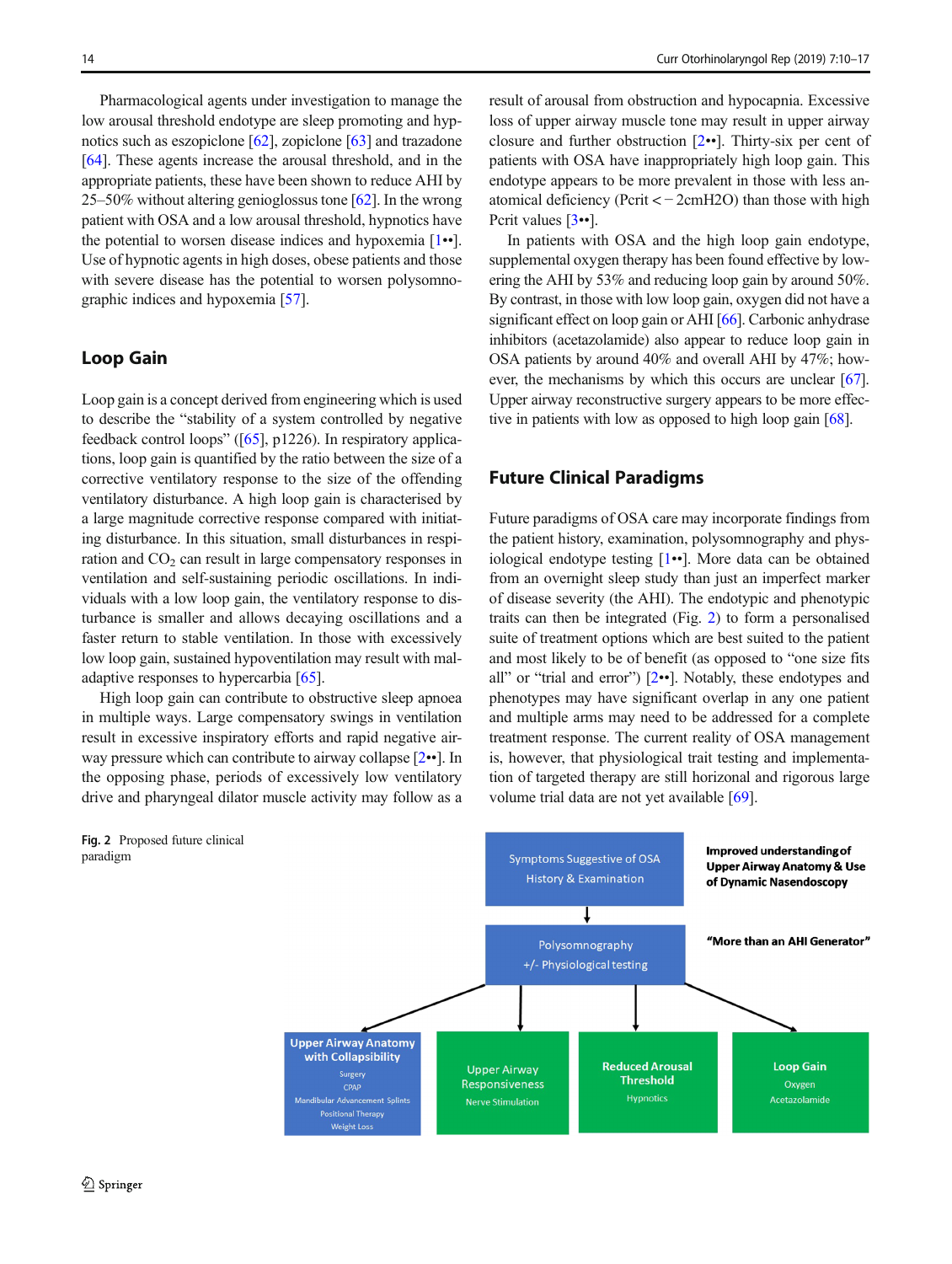<span id="page-5-0"></span>Anatomical and physiological traits can be summarised by the PALM scale (Pcrit, Arousal, Loop gain and Muscle responsiveness), proposed by Eckert et al. [3••] for the purpose of stratifying patients into treatment arms. PALM categories are generally arranged based on the anatomical contribution to OSA: PALM 1 patients have highly collapsible airway, with a Pcrit > + 2cmH2O; PALM 2 patients have a Pcrit between − 2 and + 2cmH2O; PALM 3 patients have minimally collapsible airway, with a Pcrit < − 2cmH2O. Category 2 is divided into 2a without identifiable physiological traits and 2b with identifiable physiological traits. Under this classification, PALM 1 and 2a patients would benefit from anatomical interventions such as CPAP or surgery; PALM 2b patients would likely need a combination [\[70](#page-7-0)] of anatomical and physiological interventions; and PALM 3 patients may benefit from one or more targeted physiological therapies depending on the traits they exhibit.

# Conclusion

Investigated available anatomical treatments to date do not provide a panacea for all adults with OSA. Current clinical approaches to personalising OSA treatment are incomplete and dependent on AHI as a marker of disease severity. Anatomical and physiological phenotyping is of increasing interest and relevance to targeting disease subtypes. Clinical paradigms should include a detailed upper airway assessment. Horizonal physiological therapies such as oxygen, hypnotics and hypoglossal nerve stimulators promise to further broaden treatment options for appropriately selected patients.

#### Compliance with Ethical Standards

Conflict of Interest Dr. Kitipornchai and Dr. Jones declare that they have no conflict of interest. Dr. MacKay reports non-financial support from Genio-Nyxoah Hypoglossal nerve stimulator, grants from NH&MRC, grants from Garnett Passe conjoint grant, outside the submitted work.

Human and Animal Rights and Informed Consent This article does not contain any studies with human or animal subjects performed by any of the authors.

Publisher's Note Springer Nature remains neutral with regard to jurisdictional claims in published maps and institutional affiliations.

#### References

Papers of particular interest, published recently, have been highlighted as:

- Of importance
- •• Of major importance
- 1.•• Carberry JC, Amatoury J, Eckert DJ. Personalized management approach for OSA. Chest. 2017. [https://doi.org/10.1016/j.chest.](https://doi.org/10.1016/j.chest.2017.06.011)

[2017.06.011](https://doi.org/10.1016/j.chest.2017.06.011) Provides a summary of evidence for currently available treatment options based on physiological phenotype.

- 2.•• Eckert DJ. Phenotypic approaches to obstructive sleep apnoea new pathways for targeted therapy. Sleep Med Rev. 2018;37:45– 59 Explores the PALM scale and physiology behind each phenotype in greater detail.
- 3.•• Eckert DJ, White DP, Jordan AS, Malhotra A, Wellman A. Defining phenotypic causes of obstructive sleep apnea. Identification of novel therapeutic targets. Am J Respir Crit Care Med. 2013;188:996–1004 This study describes the techniques of physiological phenotyping as well as the relative prevalence of each phenotype.
- 4.• Pack AI. Application of personalized, predictive, preventative, and participatory (P4) medicine to obstructive sleep apnea. A roadmap for improving care? Ann Am Thorac Soc. 2016;13:1456–67 Explores the P4 approach to OSA as well as anatomical, physiological and genetic contributions to disease.
- 5.•• Wellman A, Edwards BA, Sands SA, Owens RL, Nemati S, Butler J, et al. A simplified method for determining phenotypic traits in patients with obstructive sleep apnea. J Appl Physiol (Bethesda, Md : 1985). 2013;114:911–22 Describes the manipulated CPAP technique of physiological phenotypic testing.
- 6. Agusti A. The path to personalised medicine in COPD. Thorax. 2014;69:857–64.
- 7. Lötvall J, Akdis CA, Bacharier LB, Bjermer L, Casale TB, Custovic A, et al. Asthma endotypes: a new approach to classification of disease entities within the asthma syndrome. J Allergy Clin Immunol. 2011;127:355–60.
- 8. Hellings P, Fokkens W, Bachert C, et al. Positioning the principles of precision medicine in care pathways for allergic rhinitis and chronic rhinosinusitis – a EUFOREA-ARIA-EPOS-AIRWAYS ICP statement. Allergy. 2017;72:1297–305.
- 9. Han MK, Agusti A, Calverley PM, et al. Chronic obstructive pulmonary disease phenotypes: the future of COPD. Am J Respir Crit Care Med. 2010;182:598–604.
- 10. Kapur VK, Auckley DH, Chowdhuri S, Kuhlmann DC, Mehra R, Ramar K, et al. Clinical practice guideline for diagnostic testing for adult obstructive sleep apnea: an American Academy of sleep medicine clinical practice guideline. J Clin Sleep Med. 2017;13:479– 504.
- 11. Ruehland WR, Rochford PD, O'donoghue FJ, Pierce RJ, Singh P, Thornton AT. The new AASM criteria for scoring hypopneas: impact on the apnea hypopnea index. Sleep. 2009;32:150–7.
- 12. Levendowski DJ, Zack N, Rao n, Wong K, Gendreau M, Kranzler J, et al. Assessment of the test–retest reliability of laboratory polysomnography. Sleep Breath. 2009;13:163–7.
- 13. Wu H, Zhan X, Zhao M, Wei Y. Mean apnea-hypopnea duration (but not apnea-hypopnea index) is associated with worse hypertension in patients with obstructive sleep apnea. Medicine. 2016;95: e5493.
- 14. Koch H, Schneider L, Finn LA, Leary EB, Peppard PE, Hagen E, et al. Breathing disturbances without hypoxia are associated with objective sleepiness in sleep apnea. Sleep. 2017;40. [https://doi.org/](https://doi.org/10.1093/sleep/zsx152) [10.1093/sleep/zsx152](https://doi.org/10.1093/sleep/zsx152).
- 15. Osman AM, Carter SG, Carberry JC, Eckert DJ. Obstructive sleep apnea: current perspectives. Nat Sci Sleep. 2018;10:21–34.
- 16. Camacho M, Riley RW, Capasso R, O'Connor P, Chang ET, Reckley LK, et al. Sleep surgery tool: a medical checklist to review prior to operating. J Cranio-Maxillofac Surg. 2017;45:381–6.
- 17. Rotenberg BW, Vicini C, Pang EB, Pang KP. Reconsidering firstline treatment for obstructive sleep apnea: a systematic review of the literature. J Otolaryngol Head Neck Surg. 2016;45:23.
- 18. Rosvall BR, Chin CJ. Is uvulopalatopharyngoplasty effective in obstructive sleep apnea? Laryngoscope. 2017;127:2201–2.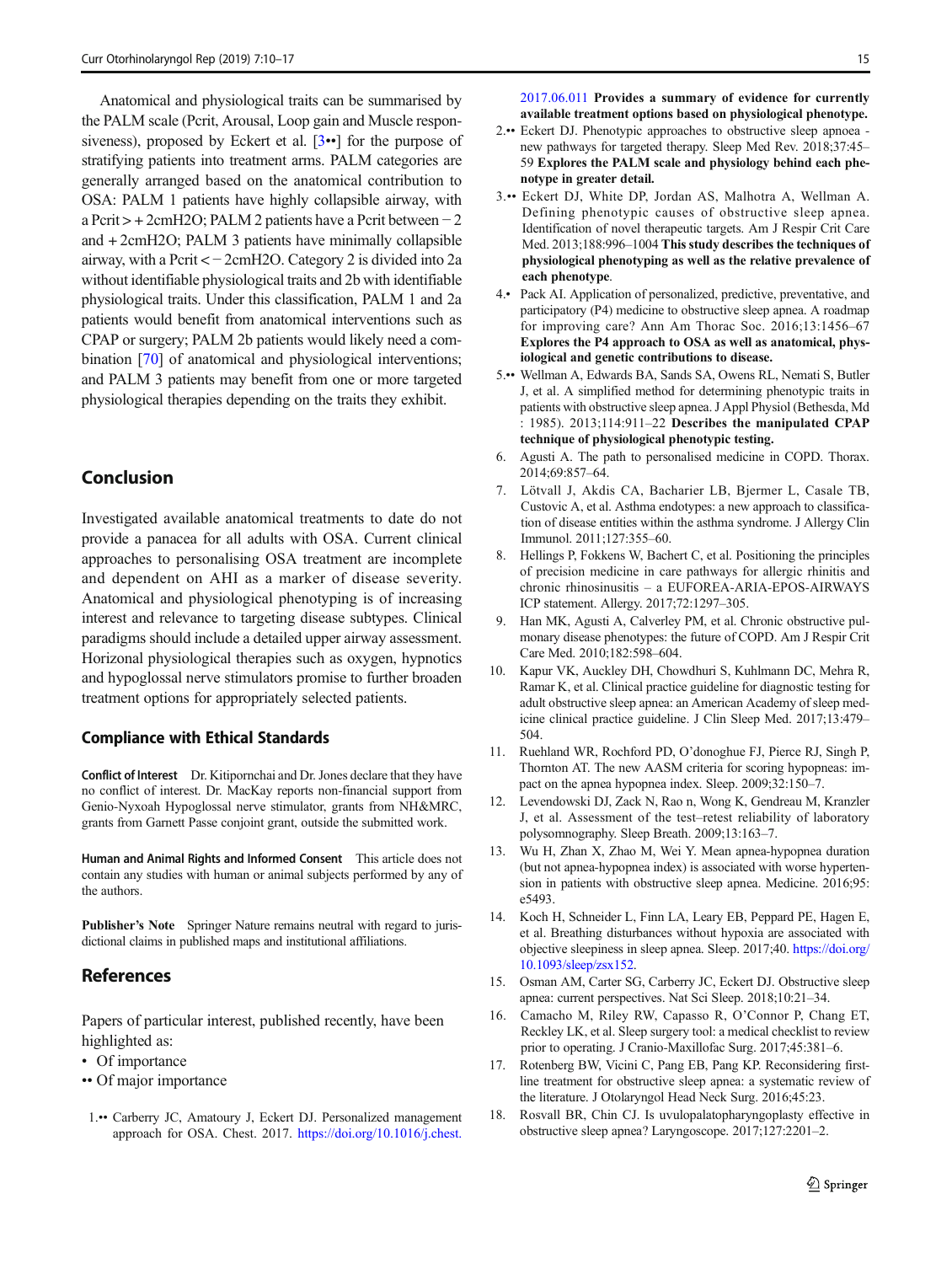- <span id="page-6-0"></span>19. Friedman M, Ibrahim H, Bass L. Clinical staging for sleepdisordered breathing. J Otolaryngol Head Neck Surg. 2002;127: 13–21.
- 20. Fujita S, Conway W, Zorick F, Roth T. Surgical correction of anatomic abnormalities in obstructive sleep apnea syndrome: Uvulopalatopharyngoplasty. Otolaryngol Head Neck Surg. 1981;89:923–34.
- 21. Sher AE, Schechtman KB, Piccirillo JF. The efficacy of surgical modifications of the upper airway in adults with obstructive sleep apnea syndrome. Sleep. 1996;19:156–77.
- 22.• Friedman M, Lapatas A, Bonzelaar LB. Updated Friedman staging system for obstructive sleep apnea. Adv Otorhinolaryngol. 2017;80:41–8 Describes the updated Friedman staging for transoral assessment.
- 23. Young T, Shahar E, Nieto FJ, Redline S, Newman AB, Gottlieb DJ, Walsleben JA, Finn L, Enright P, Samet JM. Predictors of sleepdisordered breathing in community-dwelling adults: the Sleep Heart Health Study. Arch Intern Med. 2002;162:893–900
- 24. Peker Y, Hedner J, Norum J, Kraiczi H, Carlson J. Increased incidence of cardiovascular disease in middle-aged men with obstructive sleep apnea: a 7-year follow-up. Am J Respir Crit Care Med. 2002;166:159–65.
- 25. Newman AB, Foster G, Givelber R, Nieto F, Redline S, Young T. Progression and regression of sleep-disordered breathing with changes in weight: the Sleep Heart Health Study. Arch Intern Med. 2005;165:2408–13.
- 26.•• Choi J, Cho S, Kim S-N, Suh JD, Cho J. Predicting outcomes after uvulopalatopharyngoplasty for adult obstructive sleep apnea. Otolaryngol Head Neck Surg. 2016;155:904–13 This metaanalysis summarises the current anatomical predictors for positive outcomes following upper airway surgery.
- 27. Marklund M, Stenlund H, Franklin KA. Mandibular advancement devices in 630 men and women with obstructive sleep apnea and snoring: tolerability and predictors of treatment success. Chest. 2004;125:1270–8.
- 28. Lai C, Friedman M, Lin H, Wang P, Hwang MS, Hsu C, et al. Clinical predictors of effective continuous positive airway pressure in patients with obstructive sleep apnea/hypopnea syndrome. Laryngoscope. 2015;125:1983–7.
- 29. Chai-Coetzer C, Luo Y-M, Antic NA, et al. Predictors of long-term adherence to continuous positive airway pressure therapy in patients with obstructive sleep apnea and cardiovascular disease in the SAVE study. Sleep. 2013;36:1929–37.
- 30. Woodson B, Feroah T, Connolly L, Toohill R. A method to evaluate upper airway mechanics following intervention in snorers. Am J Otolaryngol. 1997;18:306–14.
- 31. Hsu PP, Tan BY, Chan YH, Tay HN, Lu PK, Blair RL. Clinical predictors in obstructive sleep apnea patients with computerassisted quantitative videoendoscopic upper airway analysis. Laryngoscope. 2004;114:791–9.
- 32. Certal VF, Pratas R, Guimarães L, Lugo R, Tsou Y, Camacho M, et al. Awake examination versus DISE for surgical decision making in patients with OSA: a systematic review. Laryngoscope. 2016;126:768–74.
- 33. Blumen MB, Latournerie V, Bequignon E, Guillere L, Chabolle F. Are the obstruction sites visualized on drug-induced sleep endoscopy reliable? Sleep Breath. 2015;19:1021–6.
- 34. Vanderveken OM, Maurer JT, Hohenhorst W, Hamans E, Lin H-SS, Vroegop AV, et al. Evaluation of drug-induced sleep endoscopy as a patient selection tool for implanted upper airway stimulation for obstructive sleep apnea. J Clin Sleep Med. 2013;9:433–8.
- 35. Heyning PH, Badr SM, Baskin JZ, Bornemann MA, Backer WA, Dotan Y, et al. Implanted upper airway stimulation device for obstructive sleep apnea. Laryngoscope. 2012;122:1626–33.
- 36.•• Woodson B. A method to describe the pharyngeal airway. Laryngoscope. 2015;125:1233–8 Describes an endoscopic

 $\hat{Z}$  Springer

method of phenotyping the pharynx. Provides a novel and significant method of describing hard and soft palate anatomy.

- 37. Moore KE, Phillips C. A practical method for describing patterns of tongue-base narrowing (modification of Fujita) in awake adult patients with obstructive sleep apnea. J Oral Maxillofac Surg. 2002;60:252–60.
- 38. Friedman M, Yalamanchali e, Gorelick G, Joseph NJ, Hwang MS. A standardized lingual tonsil grading system. Otolaryngol Head Neck Surg. 2015;152:667–72.
- 39. Watanabe T, Isono S, Tanaka A, Tanzawa H, Nishino T. Contribution of body habitus and craniofacial characteristics to segmental closing pressures of the passive pharynx in patients with sleep-disordered breathing. Am J Respir Crit Care Med. 2002;165: 260–5.
- 40. Rotenberg BW, Murariu D, Pang KP. Trends in CPAP adherence over twenty years of data collection: a flattened curve. J Otolaryngol Head Neck Surg. 2016;45:43.
- 41. Ravesloot MJ, de Vries N, Stuck BA. Treatment adherence should be taken into account when reporting treatment outcomes in obstructive sleep apnea. Laryngoscope. 2014;124:344–5.
- 42. Camacho M, Teixeira J, Abdullatif J, Acevedo JL, Certal V, Capasso R, et al. Maxillomandibular advancement and tracheostomy for morbidly obese obstructive sleep apnea: a systematic review and meta-analysis. J Otolaryngol Head Neck Surg. 2015;152:619–30.
- 43. Browaldh N, Bring J, Friberg D. SKUP3 : 6 and 24 months followup of changes in respiration and sleepiness after modified UPPP. Laryngoscope. 2018;128:1238–44.
- 44. Stewart S, Huang J, Mohorikar A, Jones A, Holmes S, MacKay SG. AHI outcomes are superior after upper airway reconstructive surgery in adult CPAP failure patients. J Otolaryngol Head Neck Surg. 2016;154:553–7.
- 45. Gleadhill I, Schwartz A, Schubert N, Wise R, Permutt S, Smith P. Upper airway collapsibility in snorers and in patients with obstructive hypopnea and apnea. Am Rev Respir Dis. 1991;143:1300–3.
- 46. Smith P, Wise R, Gold A, Schwartz A, Permutt S. Upper airway pressure-flow relationships in obstructive sleep apnea. J Appl Physiol (Bethesda, Md : 1985). 1988;64:789–95.
- 47. Landry SA, Joosten SA, Eckert DJ, Jordan AS, Sands SA, White DP, et al. Therapeutic CPAP level predicts upper airway collapsibility in patients with obstructive sleep apnea. Sleep. 2017;40(6). <https://doi.org/10.1093/sleep/zsx056>.
- 48. Sands SA, Edwards BA, Terrill PI, Taranto-Montemurro L, Azarbarzin A, Marques M, et al. Phenotyping pharyngeal pathophysiology using polysomnography in patients with obstructive sleep apnea. Am J Respir Crit Care Med. 2018;197:1187–97.
- 49.• Pham LV, Schwartz AR. The pathogenesis of obstructive sleep apnea. J Thorac Dis. 2015;7:1358–72 Provides a thorough summary of current understanding of OSA pathophysiology.
- 50. Schneider H, Boudewyns A, Smith PL, O'Donnell CP, Canisius S, Stammnitz A, et al. Modulation of upper airway collapsibility during sleep: influence of respiratory phase and flow regimen. J Appl Physiol. 2002;93:1365–76.
- 51. Horner R, Innes J, Morrell M, Shea S, Guz A. The effect of sleep on reflex genioglossus muscle activation by stimuli of negative airway pressure in humans. J Physiol. 1994;476:141–51.
- 52. Schwartz A, Thut D, Brower R, Gauda E, Roach D, Permutt S, et al. Modulation of maximal inspiratory airflow by neuromuscular activity: effect of CO2. J Appl Physiol. 1993;74:1597–605.
- 53. Carberry JC, Jordan AS, White DP, Wellman A, Eckert DJ. Upper airway collapsibility (Pcrit) and pharyngeal dilator muscle activity are sleep stage dependent. Sleep. 2016;39:511–21.
- 54. Jordan AS, Wellman A, Heinzer RC, Lo Y-L, Schory K, Dover L, et al. Mechanisms used to restore ventilation after partial upper airway collapse during sleep in humans. Thorax. 2007;62:861–7.